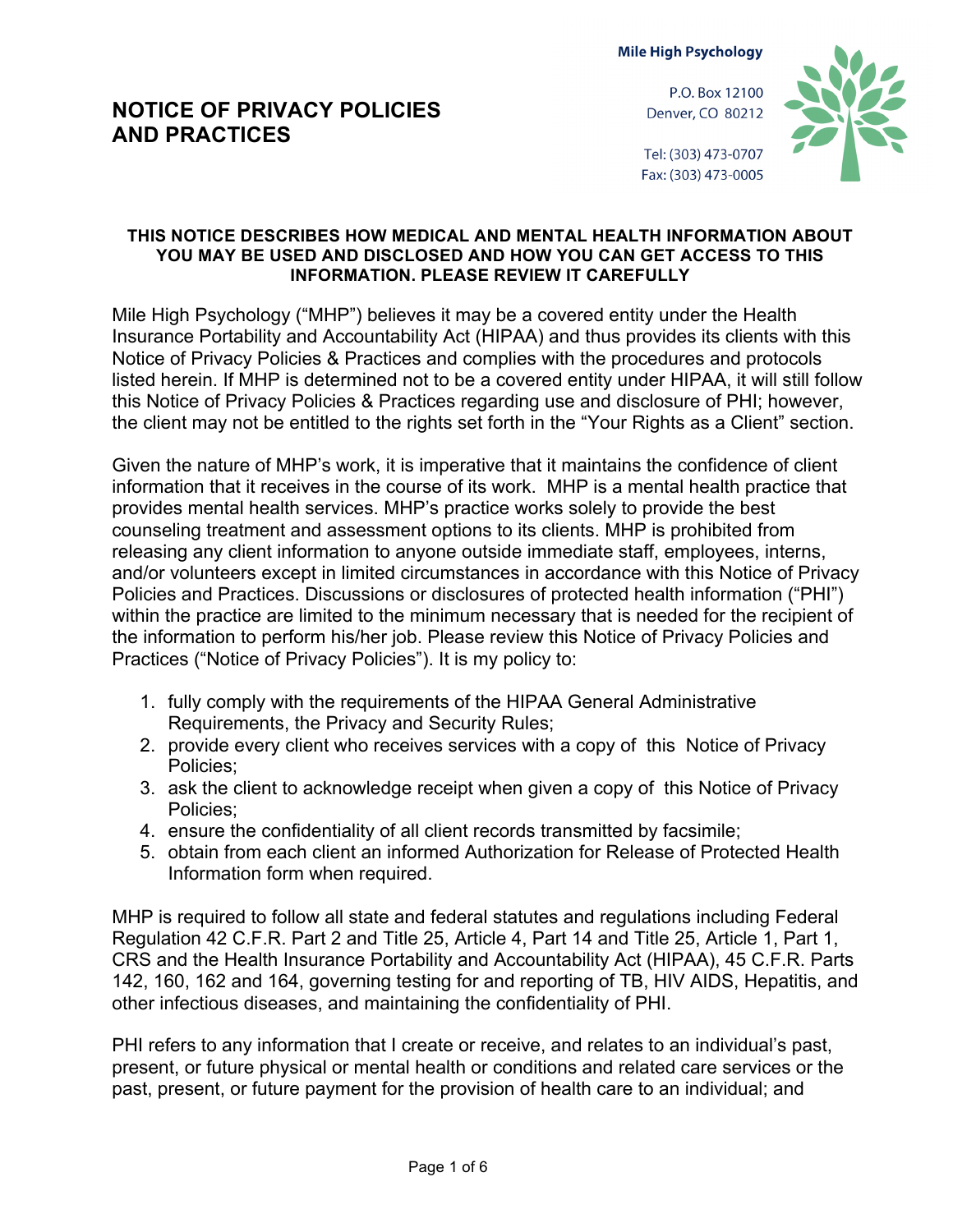identifies the individual or there is a reasonable basis to believe the information can be used to identify the individual. PHI includes any such information described above that I transmit or maintain in any form, this includes Psychotherapy Notes. HIPAA and federal law regulate the use and disclosure of PHI when transmitted electronically.

# **YOUR RIGHTS AS A CLIENT:**

# **When it comes to your health information, you have certain rights.** This section explains your rights and some of our responsibilities to help you.

#### **Get an electronic or paper copy of your mental health record**

- You can ask to see or get an electronic or paper copy of your mental health record and other health information we have about you. Ask us how to do this.
- We will provide a copy or a summary of your health information, usually within 30 days of your request. We may charge a reasonable, cost-based fee to fulfill your request.
- If we deny your request, in whole or in part, we will let you know why in writing and whether you have the option of having the decision reviewed by an independent third-party.

### **Ask us to correct your mental health record**

- You can ask us to correct health information about you that you think is incorrect or incomplete. Ask us how to do this.
- We may say "no" to your request, but we'll tell you why in writing within 60 days.

### **Request confidential communications**

- You can ask us to contact you in a specific way (for example, home or office phone) or to send mail to a different address.
- We will say "yes" to all reasonable requests.
- Please review the Consent For Communication Of Protected Health Information By Non-Secure Transmissions
- You are required to "opt-in" to receive communications electronically as set-forth in the Consent for Communication of Protected Health Information by Non-Secure Transmissions. If you choose not to "opt-in" to receive electronic communications, we will not communicate with you via electronic means.

### **Ask us to limit what we use or share**

- You can ask us not to use or share certain health information for treatment, payment, or our operations. We are not required to agree to your request, and we may say "no" if it would affect your care.
- If you pay for a service or health care item out-of-pocket in full, you can ask us not to share that information for the purpose of payment or our operations with your health insurer. We will say "yes" unless a law requires us to share that information.

# **Additional Restrictions**

• You have the right to request additional restrictions on the use or disclosure of your mental health information. However, we do not have to agree to that request, and there are certain limits to any restriction. Ask us if you would like to make a request for any restriction(s).

### **Get a list of those with whom we've shared information**

• You can ask for a list (accounting) of the times we've shared your health information for six years prior to the date you ask, who we shared it with, and why.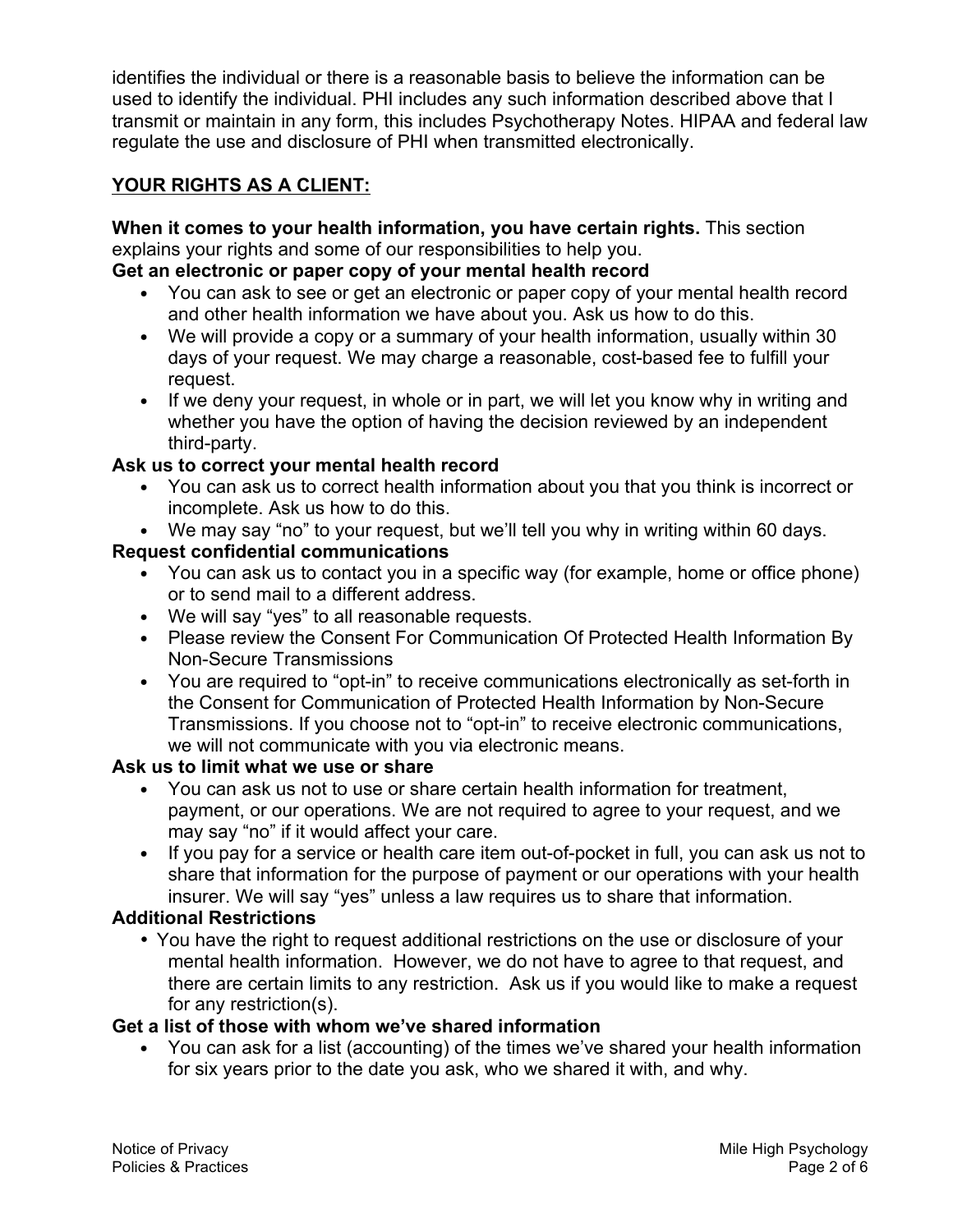• We will include all the disclosures except for those about treatment, payment, and health care operations, and certain other disclosures (such as any you asked us to make). We'll provide one accounting a year for free but will charge a reasonable, cost-based fee if you ask for another one within 12 months.

# **Get a copy of this privacy notice**

You can ask for a paper copy of this notice at any time, even if you have agreed to receive the notice electronically. We will provide you with a paper copy promptly.

## **Choose someone to act for you**

- If you have given someone medical power of attorney or if someone is your legal guardian, that person can exercise your rights and make choices about your health information.
- We will make sure the person has this authority and can act for you before we take any action.

### **File a complaint if you feel your rights are violated**

- You can complain if you feel we have violated your rights by contacting us using the information on page 1.
- You can file a complaint with the U.S. Department of Health and Human Services Office for Civil Rights by sending a letter to 200 Independence Avenue, S.W., Washington, D.C. 20201, calling 1-877-696-6775, or visiting **www.hhs.gov/ocr/privacy/hipaa/complaints/.**
- We will not retaliate against you for filing a complaint.
- You may also file a complaint with the Colorado Department of Regulatory Agencies, Division of Professions and Occupations, Mental Health Section; 1560 Broadway, Suite 1350, Denver, Colorado, 80202, 303-894-2291; DORA Mentalhealthboard@state.co.us. Please note that the Department of Regulatory Agencies may direct you to file your complaint with the U.S. Department of Health and Human Services Office for Civil Rights listed above and may not be able to take any action on your behalf.

# **USES AND DISCLOSURES OF PROTECTED HEALTH INFORMATION:**

A use of PHI occurs *within* a covered entity (i.e., discussions among staff regarding treatment). A disclosure of PHI occurs when MHP reveal PHI to an outside party (i.e., MHP provides another treatment provider with PHI, or shares PHI with a third party pursuant to a client's valid written authorization).

MHP may use and disclose PHI, without an individual's written authorization, for the following purposes:

- 1. Treatment: disclosing and using your PHI by those who are involved in your care for the purpose of providing, coordinating, or managing your health care treatment and related services. This includes consultation with clinical supervisors or other treatment team members and for coverage arrangements during your therapist's absence, and for sending appointment reminders or information about treatment alternatives or other health-related benefits and services that may be of interest to you.
- 2. Payment: disclosing and using your PHI so that MHP can receive payment for the treatment services provided to you, such as: making a determination of eligibility or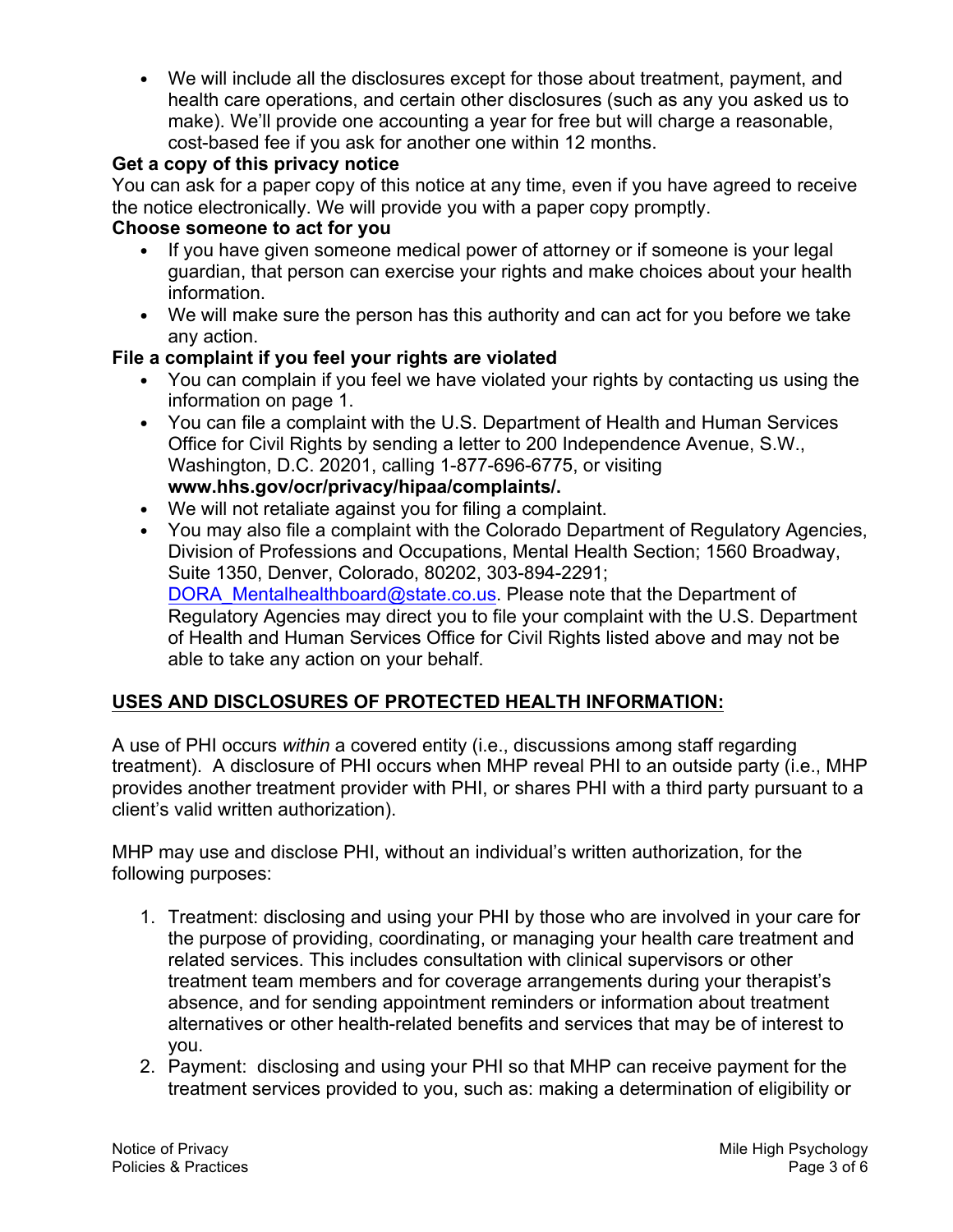coverage for insurance benefits, processing claims with your insurance company, reviewing services provided to you to determine medical necessity, or undertaking utilization of review activities.

3. Health Care Operations: disclosing and using your PHI to support MHP's business operations which may include but not be limited to: quality assessment activities, licensing, audits, and other business activities.

Uses and disclosures for payment and health care operations purposes are subject to the minimum necessary requirement. This means that MHP may only use or disclose the minimum amount of PHI necessary for the purpose of the use or disclosure (i.e., for billing purposes MHP would not need to disclose a client's entire medical record in order to receive reimbursement. MHP would likely only need to include a service code and/or diagnosis etc.). Uses and disclosures for treatment purposes are not subject to the minimum necessary requirement.

MHP is required to promptly notify you of any breach that may have occurred and/or that may have compromised the privacy or security of your PHI.

Confidentiality of client records and substance abuse client records maintained are protected by federal law and regulations. It is MHP's policy that a client must complete an Authorization for Release of Protected Health Information it provides prior to disclosing health information to another individual and/or entity for any purpose, except for treatment, payment, or health care operations in accordance with this Notice of Privacy Policies.

Absent the above referenced form, other than for treatment, payment, or health care operations purposes, MHP is prohibited from disclosing or using any PHI outside of or within the organization, including disclosing that the client is in treatment without written authorization, unless one of the following exceptions arises:

- 1. Responding to lawsuit and legal actions (Disclosure by a court order, in response to a complaint filed against MHP, etc. This does not include a request by you or another party for your records).
- 2. Disclosure is made to medical personnel in a medical emergency or to qualified personnel for research, audit or program evaluation.
- 3. Help with public health and safety issues (Client commits or threatens to commit a crime either at MHP's office or against any person who works for MHP; A minor or elderly client reports having been abused or there is reasonable suspicion that abuse has or will take place; Client is planning to harm another person, including but not limited to the harm of a child or at-risk elder; Client is imminently dangerous to self or others).
- 4. Address workers' compensation, law enforcement, and other government requests.
- 5. Respond to organ and tissue donation requests.
- 6. Business Associates: MHP may enter into contracts with business associates to provide billing, legal, auditing, and practice management services that are outside entities. In those situations, protected health information will be provided to those contractors as is needed to perform their contracted tasks. Business associates are required to enter into an agreement maintaining the privacy of the protected health information released to them.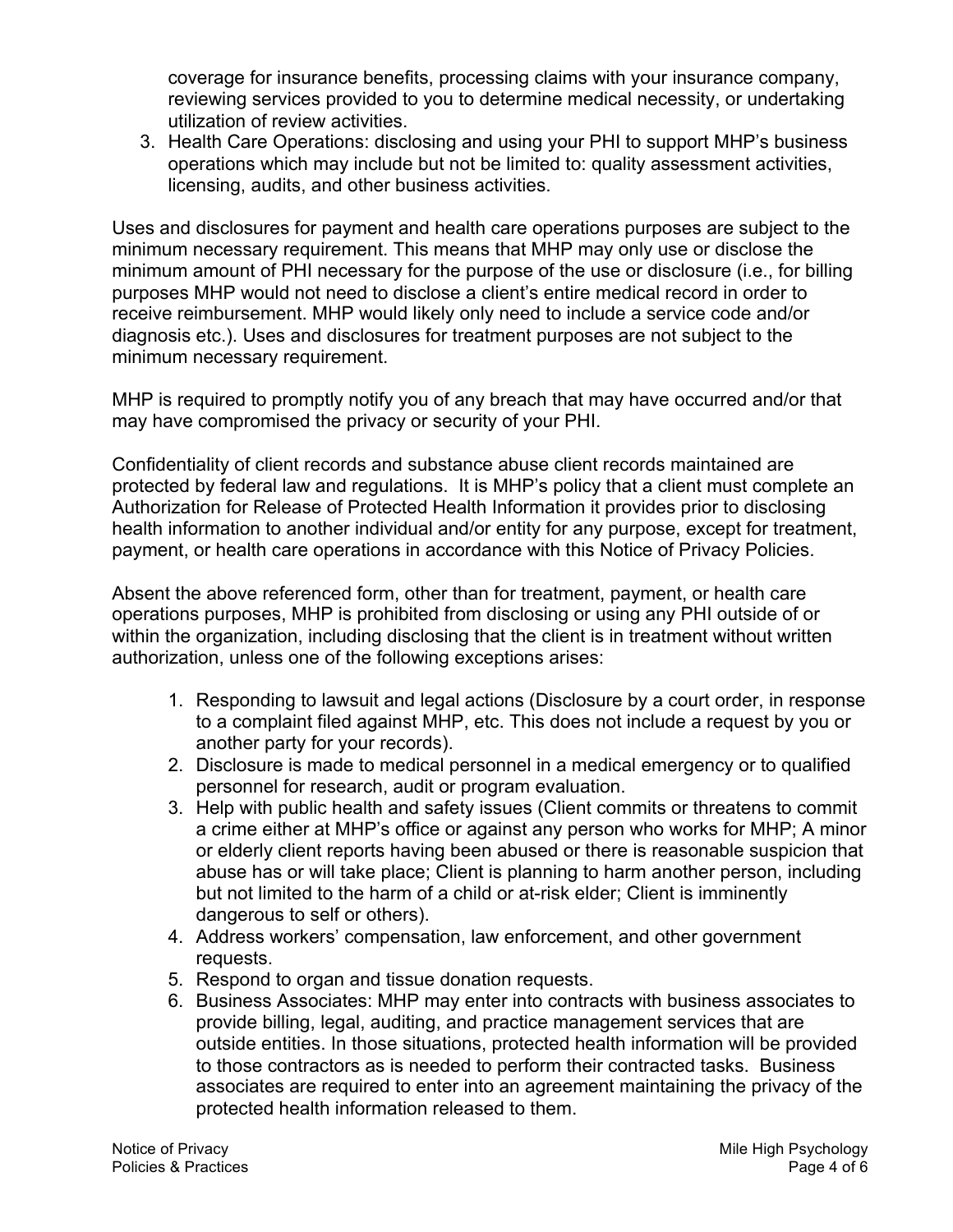7. In compliance with other state and/or federal laws and regulations.

The above exceptions are subject to several requirements under the Privacy Rule, including the minimum necessary requirement and applicable federal and state laws and regulations. See 45 C.F.R. § 164.512. Before using or disclosing PHI for one of the above exceptions, MHP's staff must consult its Privacy Officer (Robert Leach, 303-473- 0707) to ensure compliance with the Privacy Rule. Violation of these federal and state guidelines is a crime carrying both criminal and monetary penalties. Suspected violations may be reported to appropriate authorities, as listed above in the "Client Rights" section, in accordance with federal and state regulations. Know that MHP will never market or sell your personal information without your permission.

### **SPECIAL AUTHORIZATIONS:**

Certain categories of information have extra protections by law, and thus require special written authorizations for disclosures.

*Psychotherapy Notes:* MHP may keep and maintain "Psychotherapy Notes", which may include but are not limited to notes MHP makes about your conversation during a private, group, joint, or family counseling session, which is kept separately from the rest of your record. These notes are given a greater degree of protection than PHI. These are not considered part of your "client record." MHP will obtain a special authorization before releasing your Psychotherapy Notes.

*HIV Information:* Special legal protections apply to HIV/AIDS related information. MHP will obtain a special written authorization from you before releasing information related to HIV/AIDS.

*Alcohol and Drug Use Information:* Special legal protections apply to information related to alcohol and drug use and treatment. MHP will obtain a special written authorization from you before releasing information related to alcohol and/or drug use/treatment.

You may revoke all such authorizations to release information (PHI, Psychotherapy Notes, HIV information, and/or Alcohol and Drug Use Information) at any time, provided each revocation is in writing, signed by you, and signed by a witness. You may not revoke an authorization to the extent that (1) MHP has relied on that authorization; or (2) if the authorization was obtained as a condition of obtaining insurance coverage, the law provides the insurer the right to contest the claim under the policy.

As a covered entity under the Privacy and Security Rules, MHP is required to reasonably safeguard PHI from impermissible uses and disclosures. Safeguards may include, but are not limited to the following:

- 1. Not leaving test results unattended where third parties without a need to know can view them.
- 2. Any PHI received as an employee, intern, or volunteer about a client or potential client, may not be used or disclosed for non-work purposes or with unauthorized individuals. MHP may only use and disclose such PHI as described above.